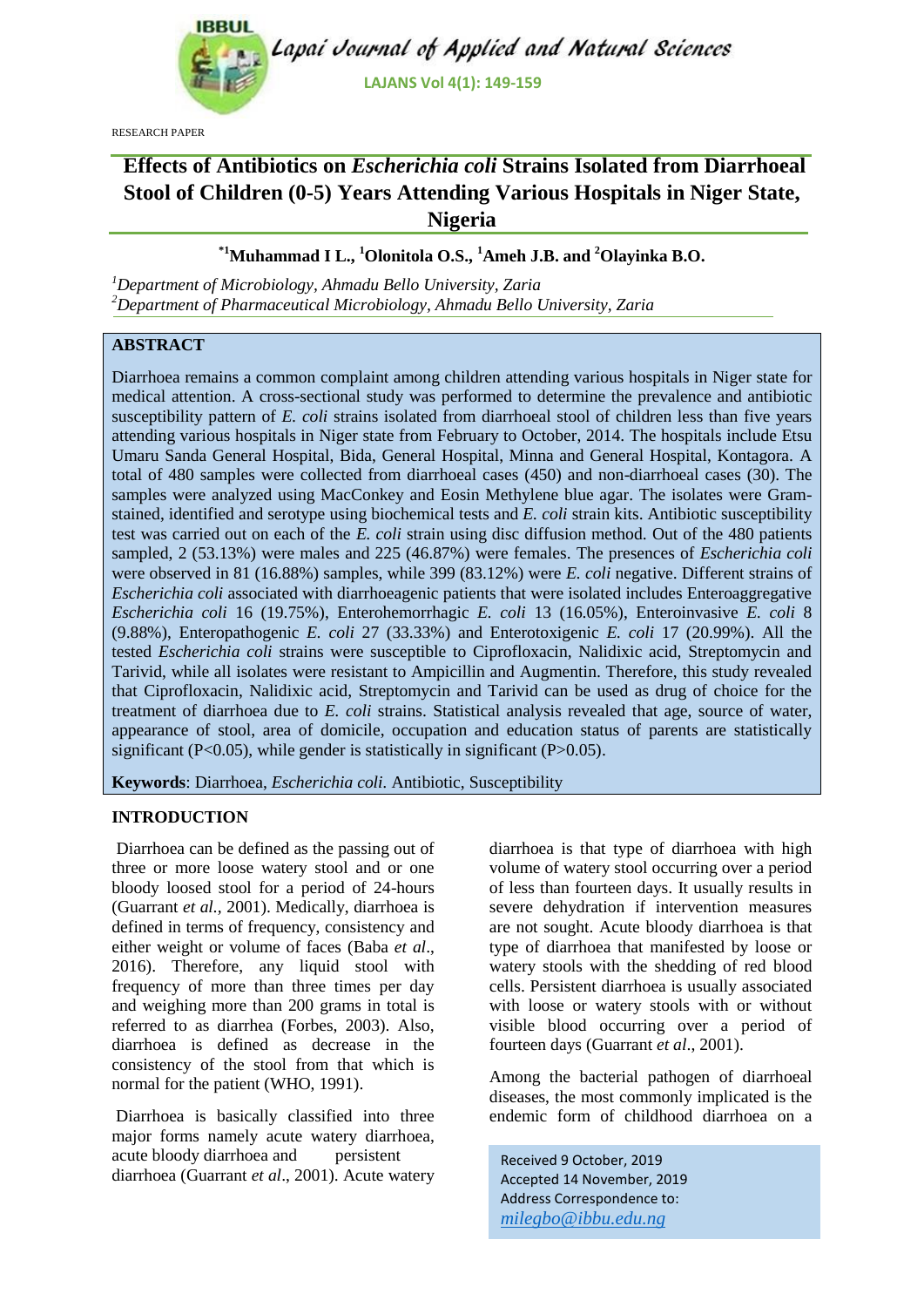global scale are strains of *Escherichia coli*  (Okeke *et al.,*1999). *Campylobacter, Shigella, Salmonella, Yersinia* and *Vibro* species (Iruka *et al*., 2003). *Escherichia coli* are the common pathogens responsible for a wide spectrum of diseases. The spectrum could range from diarrhoea, dysentery, urinary tract infection, wound infection, peritonitis, neonate's meningitis to hemolytic uremic syndrome (Nataro *et al.,* 1998). Infectious diarrhoea is one of the world's leading causes of morbidity, resulting in about two million deaths per year (Alikhan *et al*., 2006). However, majority of cases of serious diarrhoea occur among children in developing countries (WHO, 2000). World Health Organization (WHO) (1991) reported that diarrhoeal disease accounts for about 1.5 million deaths among diarrhoeal patient in the world annually. Also, according to lfenyi *et al*. (2010), due to low socio-economic status and poor hygienic condition of the people, intestinal parasitic and bacterial infections constitute a major cause of morbidity which leads to several epidemics each year (Guarrant *et al.,* 2001).

Fecal-oral transmission from person to person in area with poor sanitation and contaminated or non-chlorinated water is the route of diarrhoea (Feachem, 1986). Sixty percent of *E. coli* infections are food and water borne by faecal contamination (Nattaro *et al*., 1998). *E. coli*, *Salmonella, Campylobacter* and *Vibro* species are common bacterial pathogens found in stool culture recovered from patient present with gastroenteritis or severe diarrhoea (Feachem, 1986). Diarrhoeal disease is the major cause of morbidity, with attack rates ranging from 2-12 or more episodes per person yearly especial in developing countries (Guarrant *et al*., 1990). In addition, diarrhoeal illness account for an estimated 12,600 deaths each day in children less than five years of age in Asia, Africa and Latin America (Adejuyigbae *et al.,* 2004). The impact of diarrhoeal illness is more severely felt in sub-Saharan Africa where of the 25 million children born each year, 4.3 million are expected to die by the age of five years and about 20% of these deaths will be from diarrhoea (Cuniliffe *et al*., 1998).

Diarrhoeagenic *E. coli* is the important cause of endemic and epidemic diarrhea worldwide (Keskimaki *et al*., 2000). Diarrhoeagenic *E. coli* has been described on the basis of distinct

epidemiological and clinical features, specific virulence determinants, and association with certain serotypes (Levine, 1987). These include Enteroaggregative *E. coli,* Enterohemorrhagic *E. coli,* Enteroinvasive *E. coli,* Enteropathogenic *E. coli* and Enterotoxgenic *E. coli* (Toledo *et al.*, 2002; Afset *et al*., 2004). Bellin *et al.* (2001) reported that Enterotoxigenic *E.* coli causes watery diarrhoea due to production of plasmid mediated toxin (LT, ST) in infants and adult popularly called traveler diarrhoea. Enteropathogenic *E. coli* causes vomiting, fever and prolonged diarrhoea mainly in infants less than two years in most developing countries (Chessbrough, 2006). Enteroinvasive *E. coli* cause dysentery similar to shigellosis, fever, colitis with blood, mucous and many pus cells in stool (Nataro, 1998). Enterohaemorrhagic *E. coli* cause life threatening hemorrhagic diarrhoea (colitis) in all ages without pus cells and fever, while Enteroaggregative *E. coli* cause chronic watery diarrhoea and vomiting in children (Bellin *et al.*, 2001).

Enteropathogenic *E. coli* is the major cause of child hood diarrhoea among children less than two years in developing and developed countries (Donnenberg and Kaper, 1992). According to Levine *et al.* (1997), epidemiological studies indicated that series of O: H serotypes of *E. coli* were incriminated in the period of 1945 to 1960 as a cause of epidemic diarrhoea in infant's nurseries.

The epidemiological significance of each *E. coli* serotype in childhood diarrhoea varies with geographical area (Iliyasu *et al*., 2016). Very few studies have investigated the microbiology of childhood diarrhoea in Nigeria in particular and in West African in general. In Nigeria, especially Niger state in North central have been many cases of acute childhood diarrhoea popularly called (*Foro be Atui*) in Nupe language. The aim of this study is to isolate and characterize *Escherichia coli* serotypes associated with childhood diarrhoea, and determines the prevalence and antibiotic susceptibility pattern of *E. coli* serotypes.

### **METHODOLOGY**

#### **Study Area**

The study was conducted in Bida, Minna and Kontagora metropolis respectively in Niger state between the periods of February to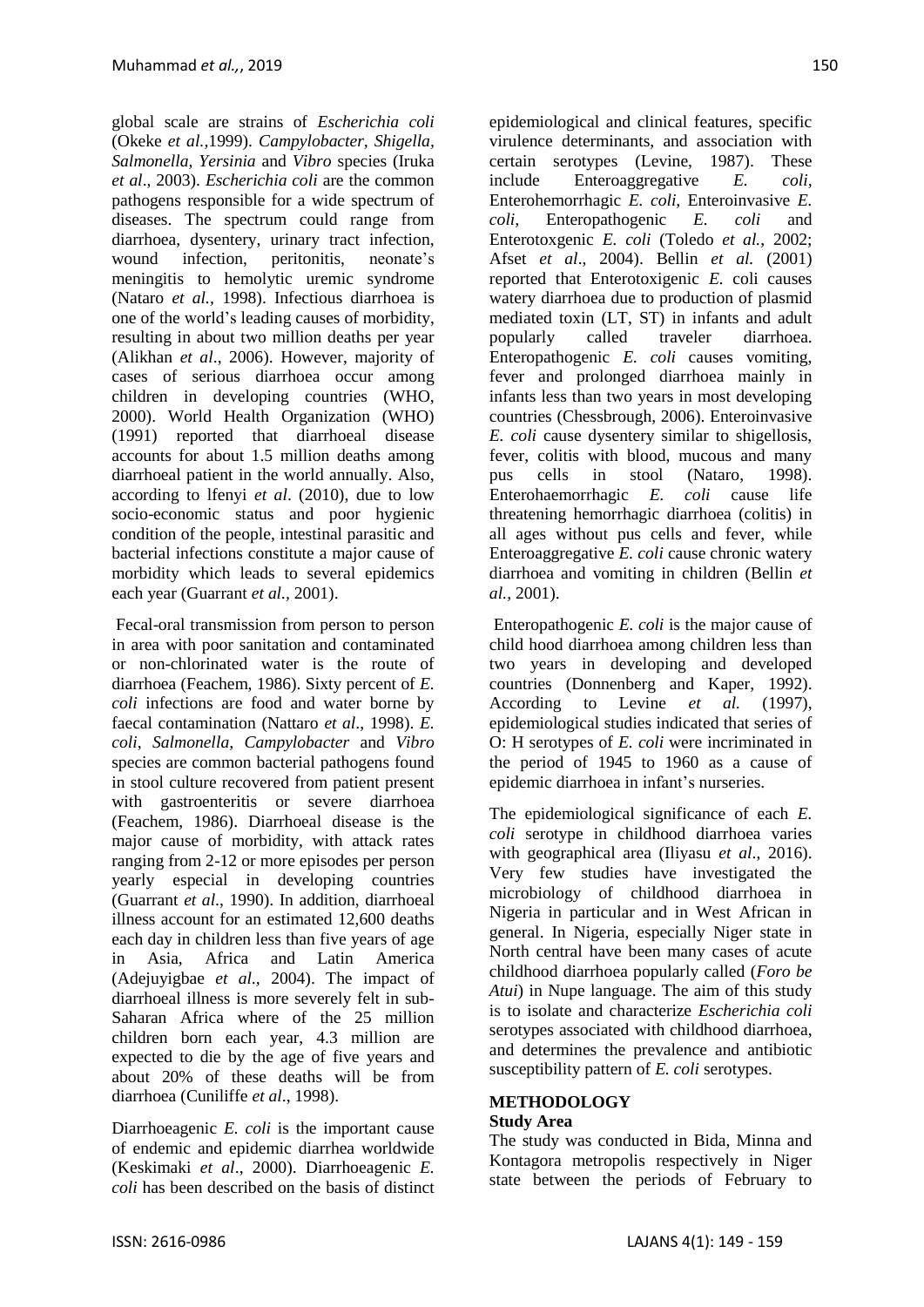October, 2014 using diarrhea out patients attending the said hospitals. The study populations include diarrhoeagenic patients attending the outpatient (OPD) of Umaru Sanda General Hospital, Bida; General Hospital, Minna and General Hospital, Kontagora, while non diarrhoeagenic patients serve as control. The study approval was obtained from the ethical committee of the hospitals. A single fecal specimen was collected from each patient with diarrhea on presenting at the hospitals and also from control subjects. The relevant clinical data were recorded in a profoma.

### **Research Design**

A cross-sectional study that entail sample collection from both male and female (infant and young children) patients. These comprise of patients (infants and young children) aged 0-5years presenting with diarrhoea or without diarrhoea, those without diarrhoea service as control. Inclusion criteria**:** patients (infants and young children) aged 0-5 years of both sexes having diarrhoea and those without diarrhoea in 2-4 weeks proceeding on before sample collection. Exclusion criteria**:** patients aged above 5-years of both sexes and lack of consent. Children who had been on antimicrobial drugs are excluded from this study.

### **Stool Sample Collection**

A total of four hundred eighty (480) stool specimens were collected into wide mouth sterile screw cap bottles from three selected hospitals in Niger state, one from each senatorial zone. A total of 450 samples were collected from diarrhoeal cases (150 diarrhoeal stool samples from each hospital) and 30 nondiarrhoeal stool samples from control (10 nondiarrhoeal stool samples from each hospital). Each sample was clearly labeled and registered with patient's sex, age and sample appearance.

### **Sample Processing**

Each sample was homogenized with sterile swab stick and about 0.5ml was introduced into macConkey agar and then incubated at  $37^{\circ}$ C for 24 hours (Chessbrough, 2002). Subculturing was done from the agar plate in order to obtain a pure culture of isolates on to Eosinmethylene blue agar for selective isolation of *Escherichia coli* at 18-24 hour at  $37^{\circ}$ C. The pure, sub culture isolates were subjected to series of biochemical tests that includes Gram stain, Indole, Methyl red, Vogues Proskauer and Citrate utilization tests..

## **Serotyping**

Species identified as *Escherichia coli* biochemically were serotype by slide agglutination tests using O specific antisera (Biotech., UK) as described by Chart, (2003). A loopful of 4% physiological saline was dropped on a sterile glass slide. A small amount of growth of culture was then picked, emulsified and mixed by titling the slide to and fro for about 30 seconds. The result from the mixture was observed or examined for agglutination against dark background in which those strains without agglutination or refused to agglutinate with saline was considered for serotyping. However, a loopful of the specific test antiserum was added and mixed, then examined for agglutination within one to two minute.

## **Antibiotic Susceptibility Testing**

Muller-Hinton agar was prepared, dispensed into sterile petri dishes and then allowed to solidify. The isolates were diluted to a standard of 0.5McFarland's standard (approximately  $1x10^6$  to  $2x10^8$  colony forming units per mile) were then streaked on the surface of the solidified Muller-Hinton agar using sterile swab sticks. Commercially prepared antibiotic discs were picked using sterile forceps and placed on the surface of the agar already streaked with the test isolates, and then pressed lightly with the forceps. The plates were incubated at  $37^{\circ}$ C for 24 hours and zone of inhibition were measured to the nearest millimeters (mm) (Chessbrough, 2002). The antibiotics used for isolates include Ampicillin (15ug), Augmentin (30ug), Ceporex (25ug), Ciprofloxacin (30ug), Gentamicin (10ug), Nalidixic acid (30ug), Reflacine (10ug), Streptomycin (10ug), Septrin (30ug) and Tarivid (20ug). However, the percentage susceptibility was determined by dividing the number of isolates susceptible to a particular antibiotic by the total number of isolates considered and then multiplies by one hundred.

### **Statistical Analysis**

The results were expressed using Chi-square test of association between socio-demographic factors of diarrhoeagenic patients and the occurrence of *E. coli* serotype in the patients.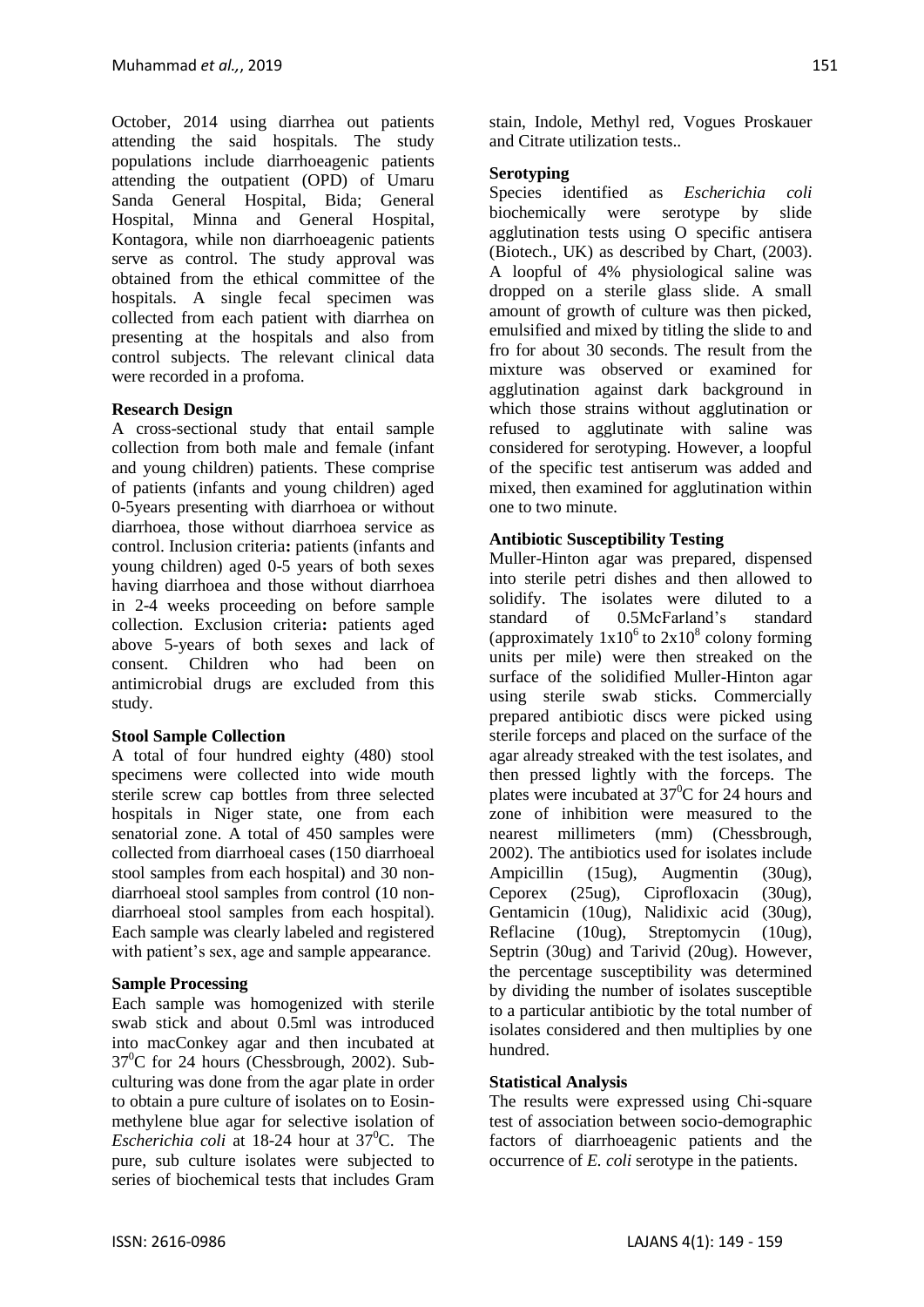#### **RESULTS**

Table 1 indicates the total number and the corresponding percentage of stool samples collected from diarrhoea and non-diarrhoea patients. Out of four hundred and eighty (480) patients aged 0-5 years investigated, four hundred and fifty (450) were diarrhoea

patients representing 93.75%, while thirty (30) with non-diarrhoeal cases serve as control, representing 6.25%. The highest samples 165 (34.37%) were obtained within children of age group of 13-24 months, while the lowest stool sample 47 (9.79%) was collected from children within the age group of 49-60 months.

Table 1: Distribution of stool samples obtained from both diarrhoea and non-diarrhoeal patients attending various Hospitals in Niger State.

| Age group | Number of children   | Number of children   | Total $(\%)$ |  |
|-----------|----------------------|----------------------|--------------|--|
| (Months)  | with diarrhea $(\%)$ | without diarrhea (%) |              |  |
| $0 - 12$  | 128(26.67)           | 7(1.46)              | 135(28.13)   |  |
| 13-24     | 154(32.08)           | 11(2.29)             | 165(34.37)   |  |
| $25 - 36$ | 67(13.96)            | 7(1.46)              | 74(15.42)    |  |
| $37 - 48$ | 56(11.67)            | 3(0.62)              | 59(12.29)    |  |
| 49-60     | 45(09.38)            | 2(0.41)              | 47(09.79)    |  |
| Total     | 450(93.75)           | 30(06.25)            | 480(100.00)  |  |

Table 2: Distribution of positive isolates (*E. coli*) among both diarrhoea and non- diarrhoea patients attending various hospitals in Niger State.

| Age group | Number of positive | Number of negative | Total $(\%)$ |  |
|-----------|--------------------|--------------------|--------------|--|
| Months    | isolate $(\%)$     | isolates $(\%)$    |              |  |
| $0-12$    | 22 (04.58)         | 113(23.55)         | 135(23.55)   |  |
| 13-24     | 26(05.41)          | 139 (28.95)        | 139 (28.95)  |  |
| $25 - 36$ | 13(02.71)          | 61(12.71)          | 61(12.71)    |  |
| $37 - 48$ | 10(02.08)          | 49 (10.21)         | 49 (10.21)   |  |
| 49-60     | 10(02.08)          | 37 (07.71)         | 37 (07.71)   |  |
| Total     | 81 (16.88)         | 399 (83.12)        | 480 (100)    |  |

Table 3: Distribution of *E. coli* related to gender of children stool.

| Age group | Positive isolates from | Positive isolates from | Total      |  |
|-----------|------------------------|------------------------|------------|--|
| (Months)  | male children $(\%)$   | female children $(\%)$ | $(\% )$    |  |
| $0-12$    | 10(15.35)              | 12(11.81)              | 22(27.16)  |  |
| 13-24     | 11(13.58)              | 15(18.52)              | 26(32.10)  |  |
| $25 - 36$ | 08(09.88)              | 05(06.16)              | 13 (16.04) |  |
| $37 - 48$ | 04(04.94)              | 06(07.41)              | 10(12.35)  |  |
| $49 - 60$ | 06(07.41)              | 04 (04.94)             | 10(12.35)  |  |
| Total     | 39(48.15)              | 42(51.85)              | 81 (100)   |  |

Table 2 indicates distribution pattern of *E. coli* isolated from the stool of diarrhoeal and nondiarrhoeal patients. Out of 480 sampled, 81 (16.88%) were positive isolates (*E. coli*), while 399 (83.12%) were negative isolates. Twentysix (26) positive isolates, representing 5.4%

were found among age group of 13-24 months, followed by 22 isolates representing 4.58% were found among age group of 0-12 months. Thirteen (13) isolates, representing 2.71% were found among age group of 25-36 month, while ten  $(10)$  isolates representing 2.08%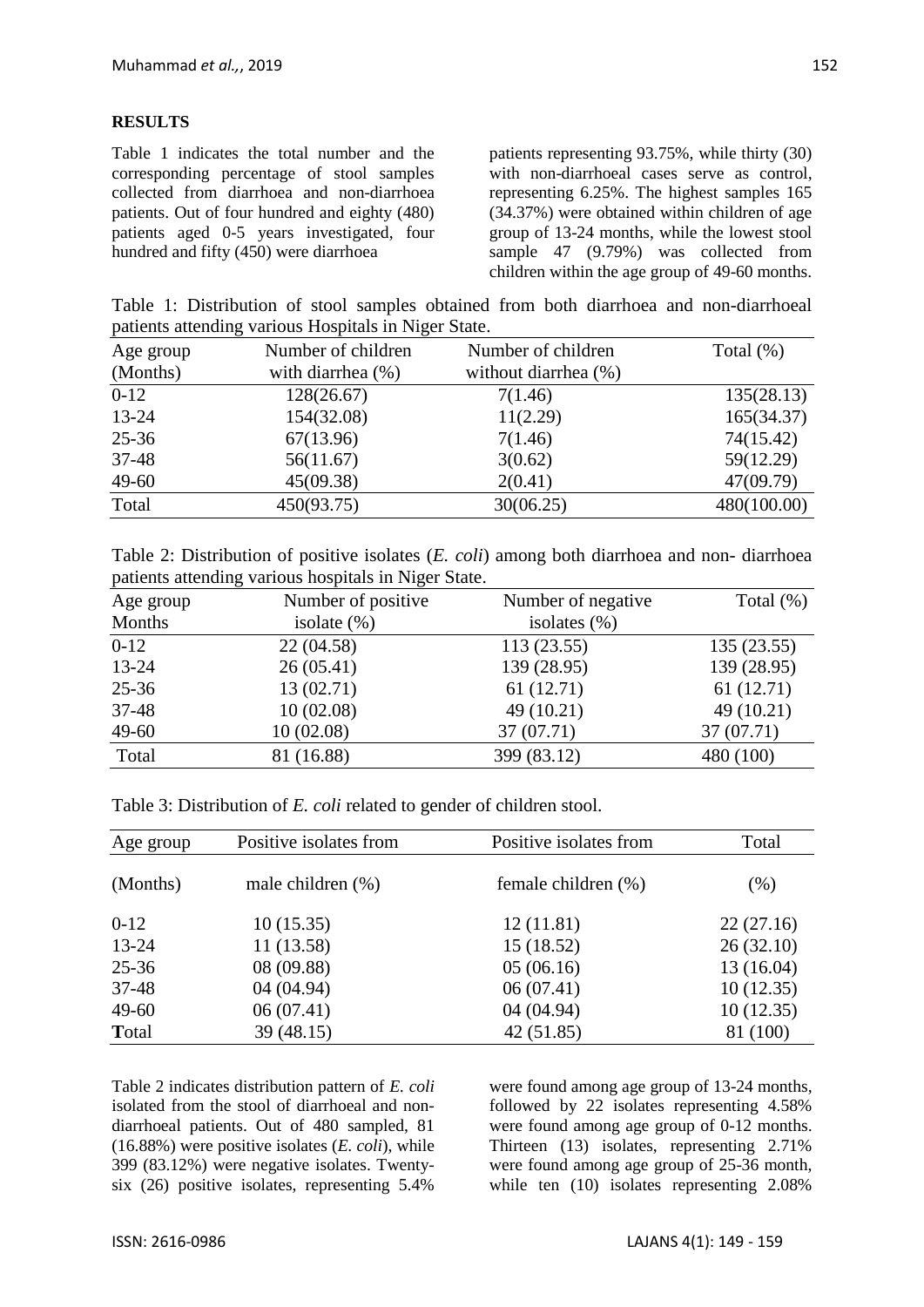were found among age group of 37-48 and 49- 60 months respectively.

The table 3 indicates the number of positive isolates related to their gender. Out of eight one isolates confirmed, thirty-nine (39) *Escherichia coli* isolates representing 48.15% occurred among the male patients, while fortytwo (42) *Escherichia coli* isolates representing 51.85% occurred among female patients.

Table 4 indicates different strains of *E. coli*  isolated from stool samples of both diarrhoea and non-diarrhoeal patients which includes Enteroaggregative *E. coli* 16(19.75%),

Enterohemorrhagic *E. coli* 13(16.05%), Enteroinvasive *E. coli* 8(9.88%), Enteropathogenic *E. coli* 27(33.33%) and Enterotoxigenic *E. coli* 17(20.98%).

Table 5 indicates the percentage susceptibility of the *E. coli* strains to some antibiotics. The highest activity against EPEC was shown by Ciprofloxacin, followed by Tarivid and the least by Gentamicin and Nalidixic acid respectively. All the test isolates showed resistant to Ampicillin and Augmentin, while EAEC and EIEC also showed resistance to Gentamicin and Pefloxacin respectively.

| Table 4: Distribution of E. coli according to frequency of serotype identified |  |  |  |  |
|--------------------------------------------------------------------------------|--|--|--|--|
|--------------------------------------------------------------------------------|--|--|--|--|

| Diarrheagenic<br>E. coli strains | No of isolates from<br>children with diarrhoea<br>$n=74$ | No of isolates from children<br>without diarrhoea<br>$n=7$ | Total<br>(% ) |
|----------------------------------|----------------------------------------------------------|------------------------------------------------------------|---------------|
| EAEC                             | 15(18.51)                                                | 01(01.24)                                                  | 16(19.75)     |
| <b>EHEC</b>                      | 12(14.81)                                                | 01(01.24)                                                  | 13(16.05)     |
| <b>EIEC</b>                      | 06(07.41)                                                | 02(02.47)                                                  | 08 (09.88)    |
| <b>EPEC</b>                      | 25(30.86)                                                | 02(02.47)                                                  | 27(33.33)     |
| <b>ETEC</b>                      | 16(19.75)                                                | 01(01.24)                                                  | 17(20.99)     |
| Total                            | 74 (91.36)                                               | 07(08.64)                                                  | 81 (100)      |

Table 5: Percentage susceptibility of *Escherichia coli* strains to antibiotics

| Antibiotics    | Disc potency     | <b>EAEC</b> | <b>EHEC</b> | <b>EIEC</b>    | <b>EPEC</b> | <b>ETEC</b> |  |
|----------------|------------------|-------------|-------------|----------------|-------------|-------------|--|
|                | (ug)             | $n=16$      | $n=13$      | $n=8$          | $n=27$      | $n=17$      |  |
| Ampicillin     | 30 <sub>ug</sub> | $00\,$      | $00\,$      | 0 <sub>0</sub> | 00          | 00          |  |
| Augmentin      | 30 <sub>ug</sub> | 00          | 00          | 00             | 00          | 00          |  |
| Ceporex        | 10 <sub>ug</sub> | 06          | $00\,$      | 0 <sup>0</sup> | 07          | 12          |  |
| Ciprofloxacin  | 10 <sub>ug</sub> | 13          | 15          | 13             | 33          | 18          |  |
| Gentamycin     | 10 <sub>ug</sub> | 00          | 07          | 00             | 07          | 12          |  |
| Nalidixic acid | 30 <sub>ug</sub> | 06          | 07          | 13             | 07          | 12          |  |
| Pefloxacin     | 10 <sub>ug</sub> | 00          | 35          | 00             | 15          | 18          |  |
| Streptomycin   | 30 <sub>ug</sub> | 13          | 15          | 38             | 19          | 00          |  |
| Tarivid        | 30 <sub>ug</sub> | 19          | 15          | 25             | 26          | 12          |  |

Key:  $00=$  No zone of inhibition



Figure 1: Occurrence of *E. coli* strain by age of the diarrhoeal patients.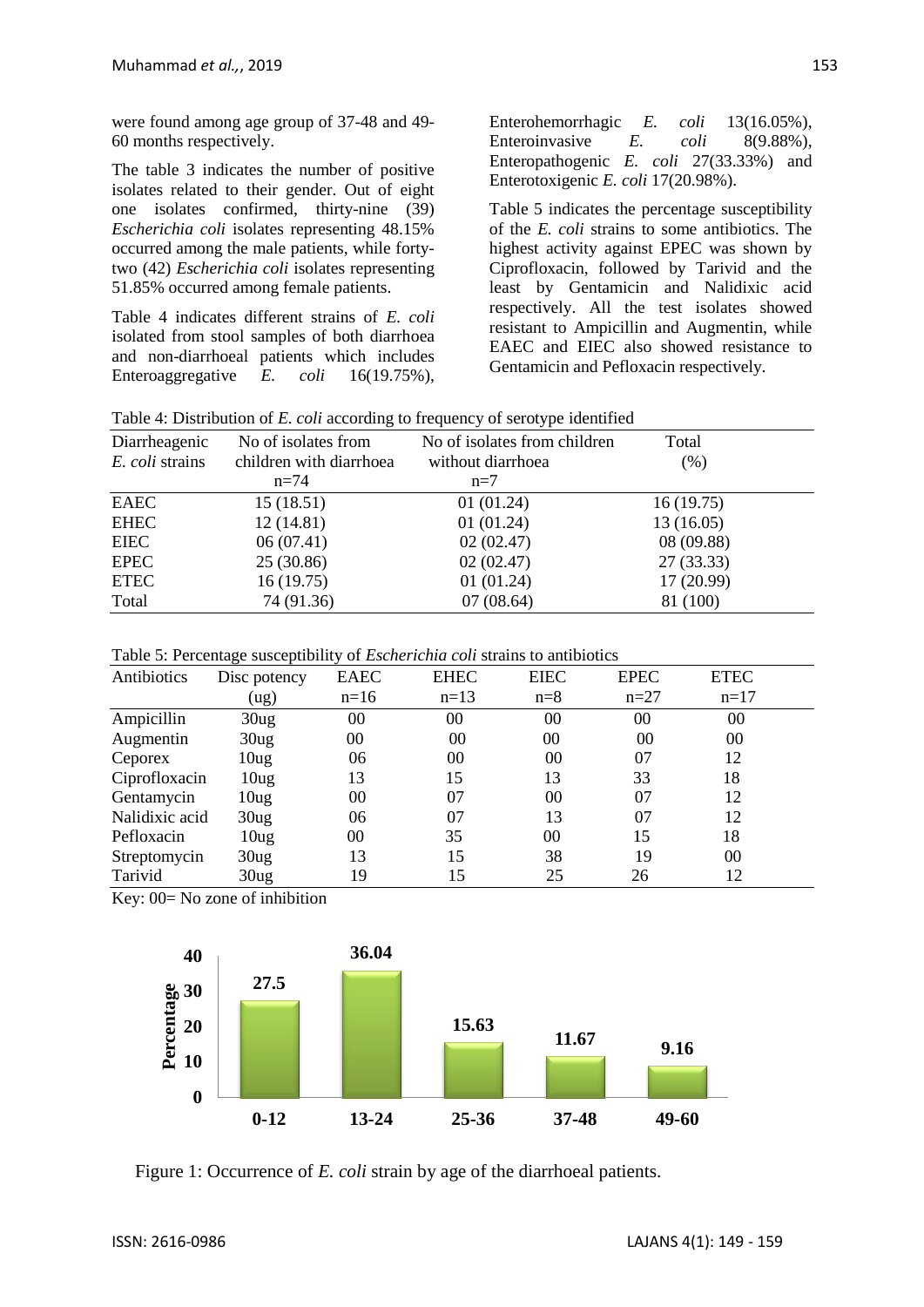Chi-square  $(x^2)$  test of association in order to assess the association between the different variables indicated that the presence of *E. coli* strain in the diarrhoeal stool of the patients has an association with the ages of patients as shown by the distribution in the curve P<0.05 (Fig 1).

Chi-square  $(x^2)$  test of association in order to assess the association between the different variables indicated that the presence of *E. coli* strain in the diarrhoeal stool of the patients has no association with the ages of patients as shown by the distribution in the curve P>0.05 (Fig 2).

Chi-square  $(x^2)$  test of association in order to assess the association between the different variables indicated that the presence of *E. coli* strain in the diarrhoeal stool of the patients has an association with the appearance of stool of patients as shown by the distribution in the curve  $P < 0.05$  (Fig 3).

Chi-square  $(x^2)$  test of association in order to assess the association between the different variables indicated that the presence of *E. coli* strain in the diarrhoeal stool of the patients has an association with the source of water of patients as shown by the distribution in the curve  $P < 0.05$  (Fig 4).

Chi-square  $(x^2)$  test of association in order to assess the association between the different variables indicated that the presence of *E. coli* strain in the diarrhoeal stool of the patients has

an association with the area of domicile of patients as shown by the distribution in the curve  $P<0.05$  (Fig 5).

Chi-square  $(x^2)$  test of association in order to assess the association between the different variables indicated that the presence of *E. coli* strain in the diarrhoeal stool of the patients has an association with the mother's occupation of patients as shown by the distribution in the curve P<0.05 (Fig 6.1).

Chi-square  $(x^2)$  test of association in order to assess the association between the different variables indicated that the presence of *E. coli* strain in the diarrhoeal stool of the patients has an association with the father's occupation of the patients as shown by the distribution in the curve  $P < 0.05$  (Fig 6.2).

Chi-square  $(x^2)$  test of association in order to assess the association between the different variables indicated that the presence of *E. coli* strain in the diarrhoeal stool of the patients has an association with the mother educational status of patients as shown by the distribution in the curve  $P < 0.05$  (Fig 7.1).

Chi-square  $(x^2)$  test of association in order to assess the association between the different variables indicated that the presence of *E. coli* strain in the diarrhoeal stool of the patients has an association with the father educational status of patients as shown by the distribution in the curve  $P<0.05$  (Fig 7.2).



Figure 2: Occurrence of *E. coli* strain by gender of the diarrhoeal patients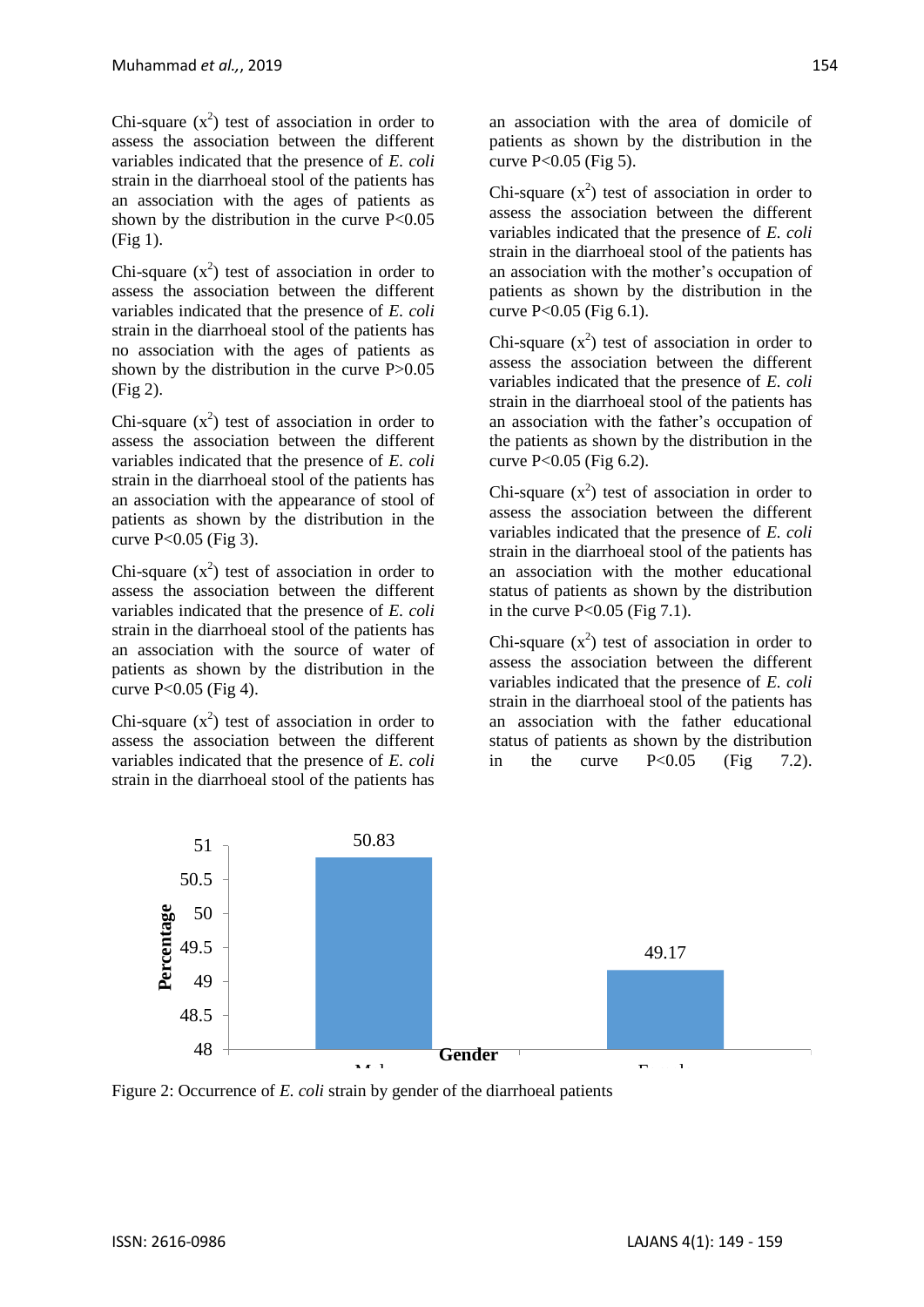

Figure 3: Occurrence of E. coli strain by patient's stool appearance



Figure 4: Occurrence of *E. coli* strain by source of water of patients.



Figure 5: Occurrence of *E. coli* by area of domicile of patient

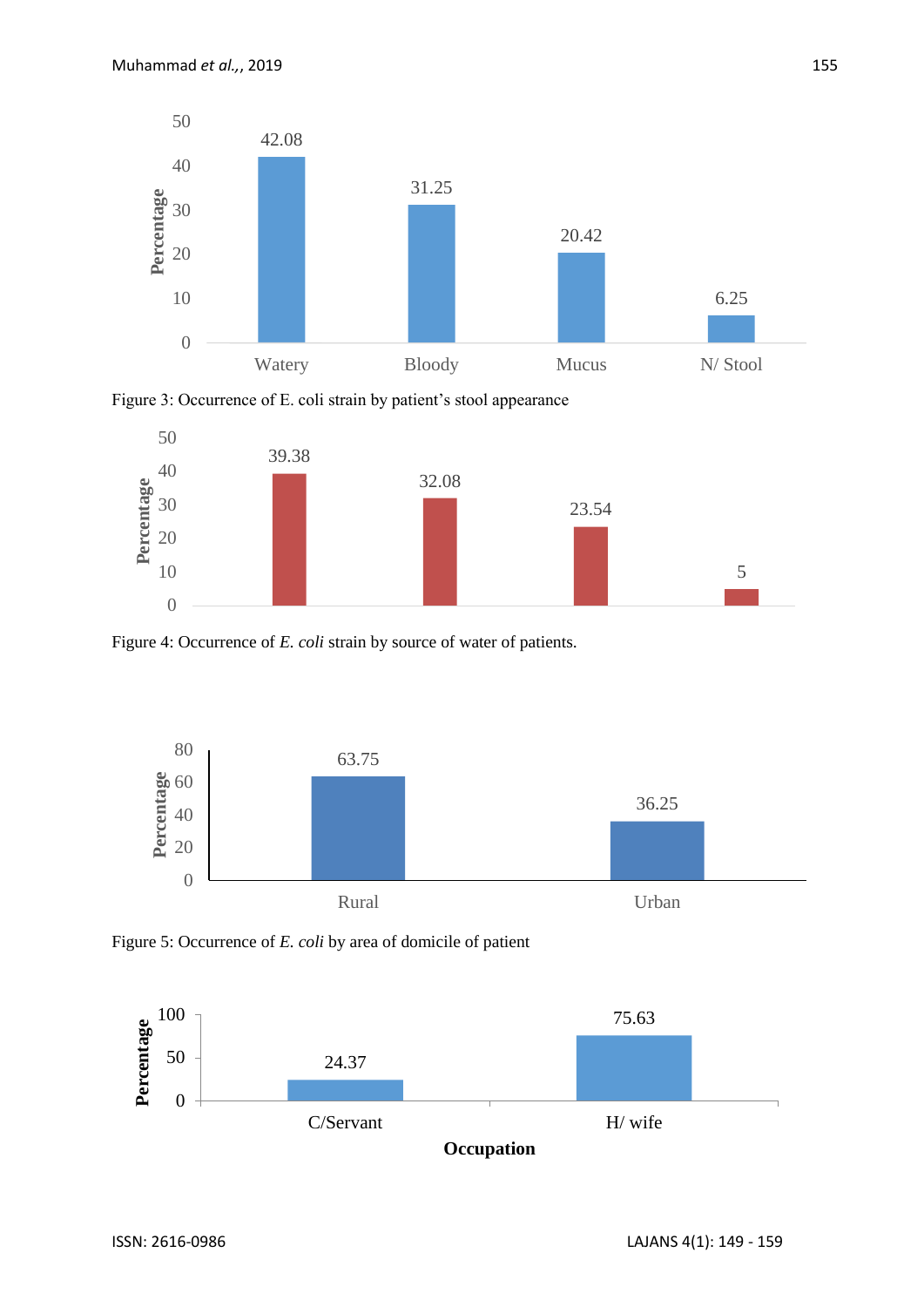Figure 6.1: Occurrence of *E. coli* by Mother's occupation of diarrhoeagenic patient.



Figure 6.2: Occurrence of *E. coli* by Father's occupation of patients.



Figure 7.1: Occurrence of *E. coli* by Mother's educational status

#### **DISCUSSIONS**

Diarrhoea may be contracted through ingestion of contaminated food or drinking of untreated water (Iruka and Okeke, 2009). These contaminants are mostly bacteria; virus and protozoa, and are capable of causing inflammation of the gut resulting into diarrhoea. Out of total sample collected, 135 (28.13%) children were younger than 12 months, while 165 (34.37%) sample obtained were from children between 13 and 24 months. This is contrary to the findings of Iliyasu *et al*. (2016) who reported that 247 (49.4%) of sample were collected from children less than 12 months, while 135 (27.0%) of sample were collected from children between 13 and 24 months. From this work, the least sample 47(9.79%) obtained were from children between 49 and 60 months. The results agree with the findings of Iliyasu *et al.* (2016) who reported the least sample obtained 14 (2.8%) between 49 and 60 months. The overall sex distribution of children was 255 (53.12%) males and 225(46.88%) females. This shows

that gastroenteritis or gastrointestinal episode is more frequent in male children than females and more prevalent in children between 0 month and 24 months. This is in conformity with the work of Vilchez *et al*. (2009), where of the 526 children involved in their studies on the prevalence of diarrhoeagenic *E. coli* in children, 280 (53.2%) were children between zero and twenty-four months and 320 (60.8%) of the children were males.

*Escherichia coli* are the target bacteria isolated from the diarrhoeal stool of children less than five years. The rate of isolation of *E. coli* strain from diarrhoeal stool sample of children less than five years depends on the number of samples and area of investigation. From this work carried out, three towns (Bida, Minna and Kontagora) in Niger state were investigated. The percentage of diarrhoeagenic *E. coli* isolates was 81(16.88%) out of 480 patients screened. This is contrary to the report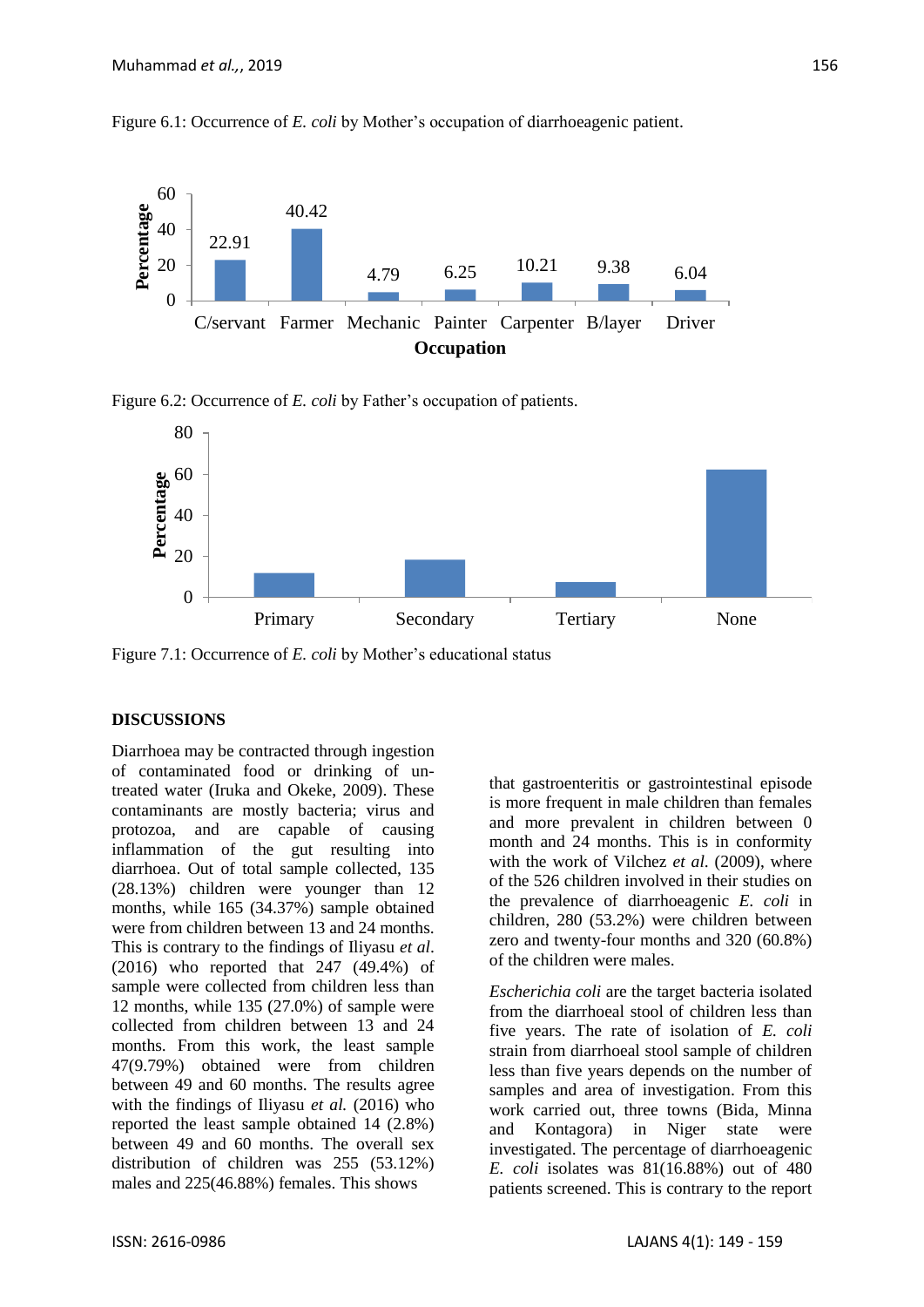of a similar study carried out in India, Sudan, Kaduna and Kano with 52% (Virpari *et al*., 2013; Ahmed *et al*., 2009; Abdullahi *et al*., 2010; Sule *et al*., 2011). This result is also contrary to the report of 83.10% from similar study in Abakaliki (Ogbu *et al*., 2008). The differences in the prevalence between these Nigeria cities might be attributed to different infrastructural and socio-economic indices.

In this study, the highest frequency of positive isolates 26 (5.46%) occurred among age group 13-24 months. This work is similar to the report by Abdullahi *et al*. (2010) on *E. coli*  with 24%. Thirteen (13) representing 2.71% occurred among age group of 25-36 months, while the least occurred among 37-48 and 49- 60 months respectively which agrees or similar with the findings or work of Sule *et al*. (2011) who reported that 14% positive isolates occurred among 0-12 month, and the least positive isolates occurred among age group of 25-36 months representing 4%. Reasons for high occurrence of *E. coli* among 13-24 months' children could be due to the fact that children at this age group could not differentiate between what to ingest and not to. Also they have not learnt the rudiment of adherence to specific or hygienic practice and can barely express themselves.

Frequency of diarrhoeagenic *E. coli* strain in this study shows that EPEC 27 (33.33%) is the most prevalent etiology of gastroenteritis in this area. This is followed by ETEC 17 (20.90%), EAEC 16 (19.75%), EHEC 13 (16.05%), and EIEC 8 (9.92%). The result agrees with the findings of Alikhani *et al*. (2006) who reported in their study on detection of typical and atypical enteropathogenic *E. coli* in Iranian children with diarrhoea. The result indicated that ETEC is the second prevalent of etiology of infectious diarrhea in children less than five years with 17 (20.99%). This is in conformity with findings of Iliayasu *et al*. (2016) who reported ETEC 59 (20.30%) in their studies of prevalence of infantile gastroenteritis associated with diarrhoeagenic *E. coli* in Tertiary health centers of Bauchi state, Nigeria.

In this study, EAEC 16 (19.755%) is the most third frequent strain isolated from diarrheal children. This is contrary to the findings of Okeke *et al.* (1999) in their study on characterization of *E. coli* strains from cases of childhood diarrhea in Southwestern, Nigeria; where EAEC (10.30%) was found to be the most frequent diarrhoeagenic *E. coli* isolated in diarrhoeal case. Despite many strains isolated in childhood diarrhoeal in this study, EPEC is the most prevalent. This has confirmed that EPEC is a very important pathogen in children with diarrhea and the infection occur primarily in infants less than two years. According to Kaper, (1996) numerous studies on case-control studies in many countries have found EPEC to be more frequently isolated from children with diarrhoea than healthy controls.

The result of antibiotic susceptibility of the *E. coli* strains to some antibiotics in this study indicated that all test *E. coli* strains were susceptible to Ciprofloxacin. Tarivid, Streptomycin, and Nalidixic acid and resistance to Augmentin and Ampicillin. This result agrees with the findings of Baba *et al*. (2016) who reported in their studies on bacterial etiology of diarrhoeal diseases in children less than five years old in Umaru Sanda General Hospital, Bida, Nigeria. The result is also contrary to the findings of Sudershan *et al*. (2014) who reported in their studies of *E. coli* pathotypes and their antibiotic resistance in young children with diarrhoea in Hyderabad, India. The difference could be as of result of different antibiotics used and socio-economic indices.

For the statistical analysis, using the chisquare test of association to ascertain if association exist between certain variables and the occurrence of diarrhoeagenic *E. coli* and such variables includes age, appearance of stool, source of water, area of domicile, occupation of parents and education status of parents were statistically significant for the occurrence of diarrhoea as indicated by the chi-square values and the values  $P<0.05$ , while sex (gender) variable is statistically insignificant to the occurrence of diarrhoeagenic *E. coli* in patients in the study area and the value  $P > 0.05$ . This study agrees with the findings of Baba *et al*. (2016) and Iliyasu and Oyawoye (2016) who reported in their studies that gender has no association with occurrence of *E. coli* with diarrhoeal patients based on statistical analysis.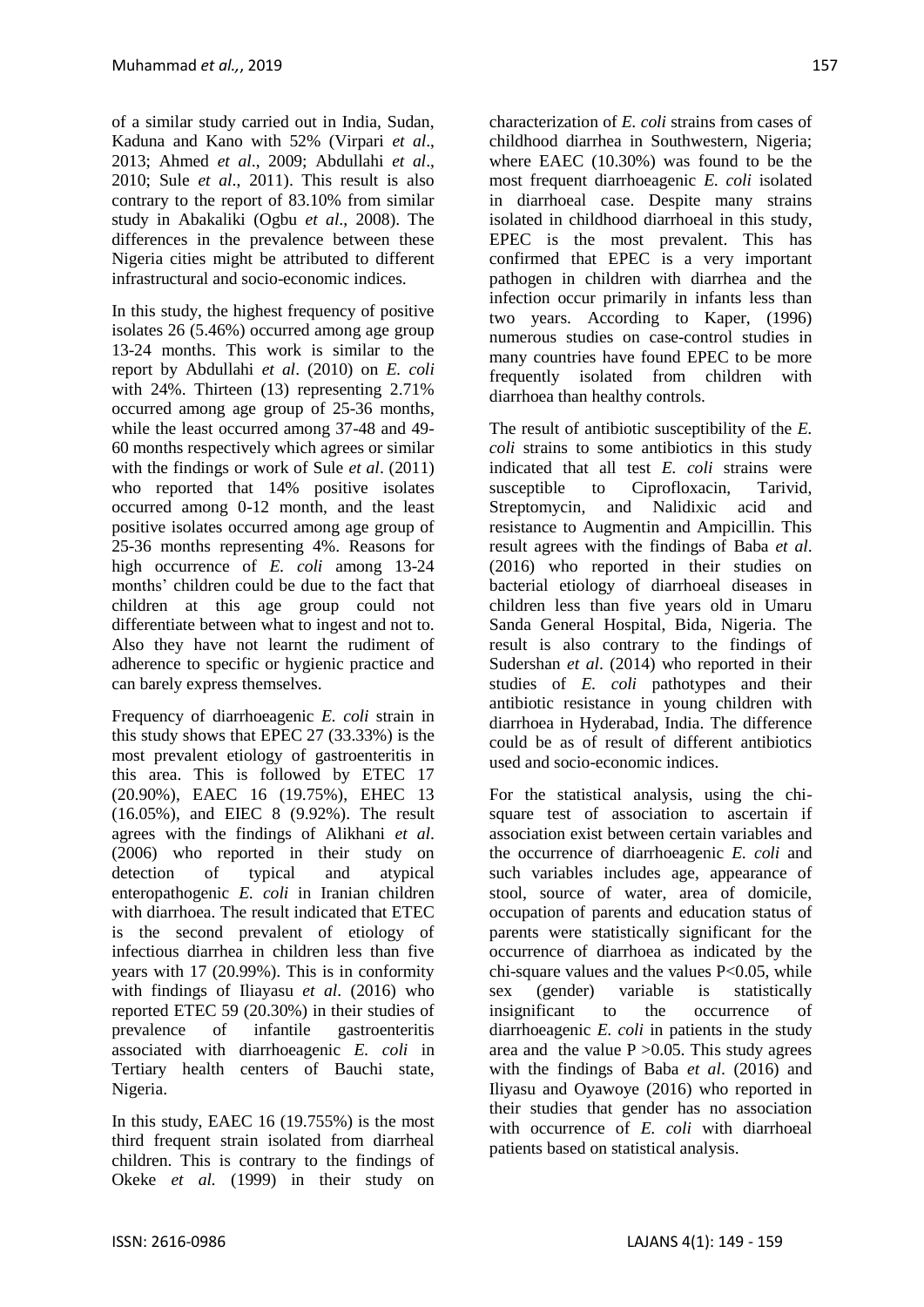#### **Conclusion**

The study revealed that the occurrence of all diarrhoeagenic *Escherichia coli* serotypes were the causative agents of diarrhoea and enteropathogenic *E. coli* being the most prevalent in the study area. All the test serotypes were susceptible to Ciprofloxacin, Tarivid, Streptomycin and Nalidixic acid, while all test isolates were resistant to Ampicillin and Augmentin. Statistical analysis showed that all variables considered were statistically significant  $(P<0.05)$ , while gender was statistically insignificant (P>0.05).

#### **REFERENCES**

- Alikhani, M. Y., Akbar, M., Aslani, M. M. (2006). Detection of typical and atypical enteropathagenic *E. coli* (EPEC) in Iranian children with and without diarrhea. *Journal of Clinical Microbiology*, **38** (1):7-12.
- Adejuyigbe, E. A., Akonail, A. K. and Adisa, B. (2004). Bacterial isolates in the sick young infants in Ile Ife. Nigeria Journal *of Tropical Pediatrics* **50**:323-327.
- Baba, J., Muhammad, I. L., Mohammmed, R. G., Mohammedd, F. and Zakari, Y. (2016). Antibiotic susceptibility pattern of enteric bacteria isolated from diarrhea stool of patients attending Umaru Sanda General Hospital, Bida, Nigeria. *African Journal of Science and Research*, **5** (2):51-55
- Bellin, T., Pulz, M., Matussek, A.O., Hemper, H.C. and Gunlar, F. (2001). Rapid detection of enterohaemorrhagic *E. coli* by real-time PCR with Fluorescent hybridization probes. *Journal Clinical Microbiology,* 39:370-371.
- Chart, H. (2003). Serodiagnosis of infections caused by *Escherichia coli* 0157:H7 and other VTEC. *Serodiagnosis and Immunotherapy of Infectious Diseases,* **1**: 8-12
- Cheesbrough, M. (2006). District laboratory practice in tropical comfitures,  $2<sup>nd</sup>$  edition, Cambridge University Press. New York; PP60-65.
- Cunilliffe, N. A., Kilgore, P. E., Bresre, J. S., Steels, A. D., Luo, N., Hart, E. A. and Glass, R. I. (1998). Epidemiology of

rotavirus diarrhoea in Africa: A review to assess need for rotavirus immunization. *Bullentin of the World Health Organization,* **76**:525-537.

- Donnesberg, M. S. and Kaper, J. B. (1992). Enteropathogenic *E. coli*. *Infections and Immunity*, **60:** 3953-3961.
- Forbes, B. A. (2007). Bulley and Scott's diagnostic Microbiology  $12<sup>th</sup>$  edn. C. V. Mosby Company, St. Louis, London. Pp 710.
- Guarrant, R. L., Hugbe, J. M., Lima, I. N. and Crane, J. (1990). Diarrhoea in developed and developing Countries; magnitude, special settings and etiologies. *Rev*. *Infect*. *Dis*., **12**(1):541-550.
- Gurrant, R. L., Hugber, J. M., Lima, I. N. and Crane, J. (2001). Diarrhoea in develop and developing countries; magnitude, species and setting and etiologies. *International Journal of Clinical Medicine,* **5:**425-432.
- Ifeanyi, C. I. C., Isu, R. N., Akpa, A. C. and Ikeneche, N. (2010). Enteric bacteria pathogens associated with diarrhea of children in the Federal Capital Teritory, Abuja, Nigeria. *New York Science Journal,* **3**(1):12-15.
- Iliyasu, M. Y., Uba, A. and Oyawoye, O. M. (2016). Prevalence of infantile gastroenteritis associated with diarrhoeagenic *Escherichia coli* in Tertiary health centers of Bauchi state, Nigeria. *Nigeria Journal of Microbiology*, **30** (1): 3142-3147
- Iruka, N. and Okeke, N. (2009). Diarrhoeagenic *E. coli* in sub-Sahara Africa.Status, uncertainties and necessities. *Journal of Infectious Development Countries*, **3**(11): 812-842.
- Kaper, J. B. (1996). Defining EPEC. Review of Microbiology.Sao Paulo, **27:** 130-133.
- Keskimaki, M., Mattila, L., Peltola, H. and Siitonen, A. (2000). Prevalence of Diarrheagenic *Escherichia coli* in Finns with and without Diarrhea during a Round the World Trip. *Journal of Clinical Microbiology*, **38** (12): 4425- 4429.
- Levine, M. M., Caplan, E. S., Watermann, D. and Cash, R. A. (1997). Escherichia coli